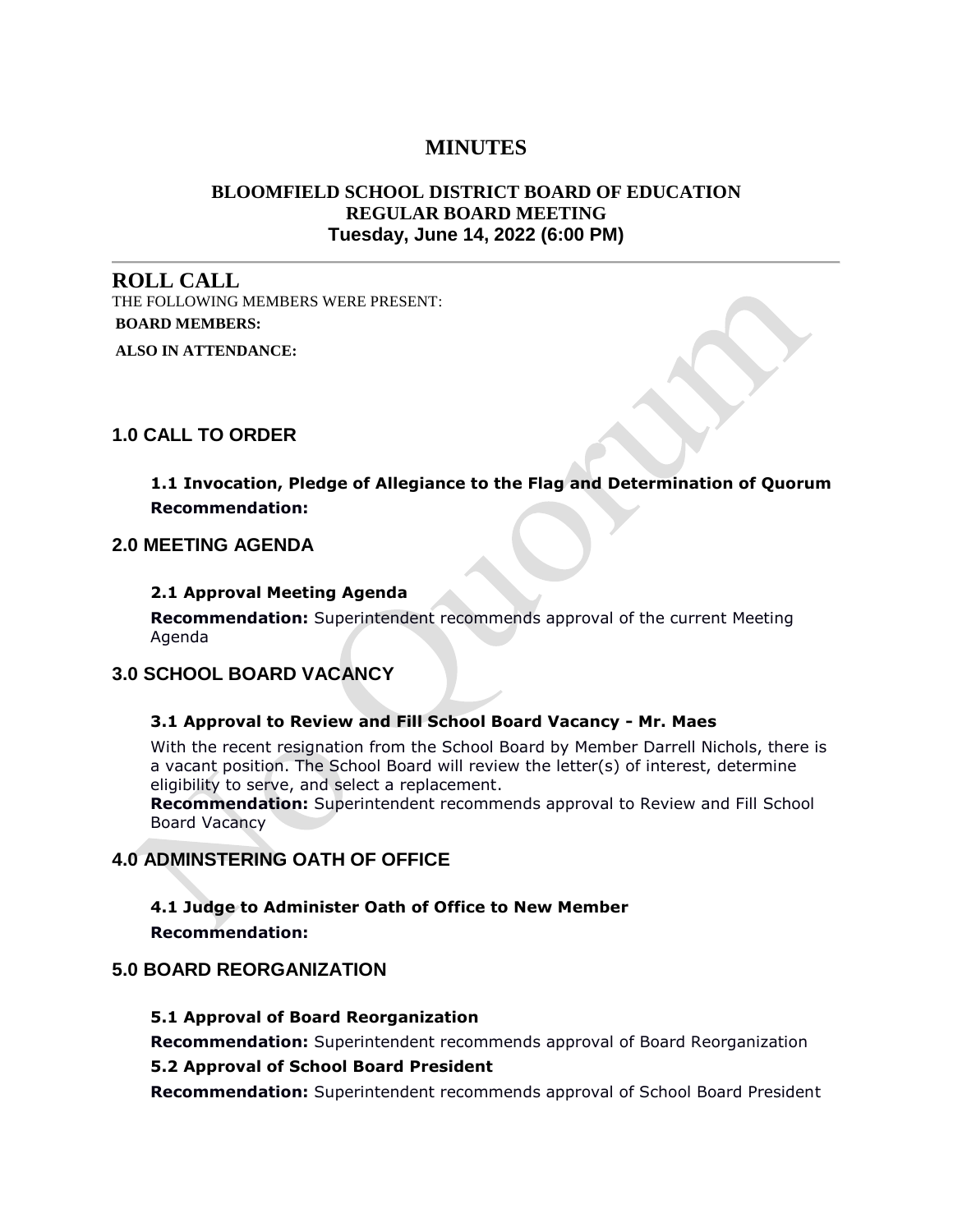#### **5.3 Approval of School Board Vice-President**

**Recommendation:** Superintendent recommends approval of School Board Vice-President

#### **5.4 Approval of School Board Secretary**

**Recommendation:** Superintendent recommends approval of School Board Secretary

# **6.0 CONSENT AGENDA**

#### **6.1 Approval of Consent Agenda to include Previous Meeting Minutes and Travel Requests**

Minutes from May 10, 2022 Regular Board Meeting. Travel requests as follows: \*June 6-10, 2022: PSB Coaching Induction Program

**Recommendation:** Superintendent recommends approval of the Consent Agenda.

# **7.0 BUSINESS CONSENT AGENDA**

# **7.1 Approval of Business Consent Agenda**

Business Consent Agenda includes a Budget Increase, Decrease, Transfer and Maintenance BARs for May.

**Recommendation:** Superintendent recommends approval of the Business Consent Agenda

# **8.0 SUPERINTENDENT'S REPORT/DISCUSSION**

# **8.1 Report & Discussion of District Activities - Dr. Mizell**

Dr. Mizell provides updates for the Maintenance Department, Athletic Events, and Personnel News.

**Recommendation:**

# **9.0 INFORMATION FOR THE BOARD**

# **9.1 Bloomfield Association of Classroom Teachers (BACT)**

**Recommendation:**

# **9.2 National Education Association (NEA - Bloomfield)**

#### **Recommendation:**

# **9.3 Public Commentary**

The Bloomfield School District Board of Education welcomes public comments during its regular board meetings to offer suggestions on topics relevant to the Bloomfield Schools District. Topics may include suggestions for improving district services, policies, items currently on the meeting agenda, and etc. Citizens who wish to speak during Board of Education meetings should register with the administration office by noon the day preceding the meeting by completing the Request to Address Board form. Your request must be confirmed before your name will be placed on the list of possible speakers.

### **Recommendation:**

# **10.0 ACTION ITEMS**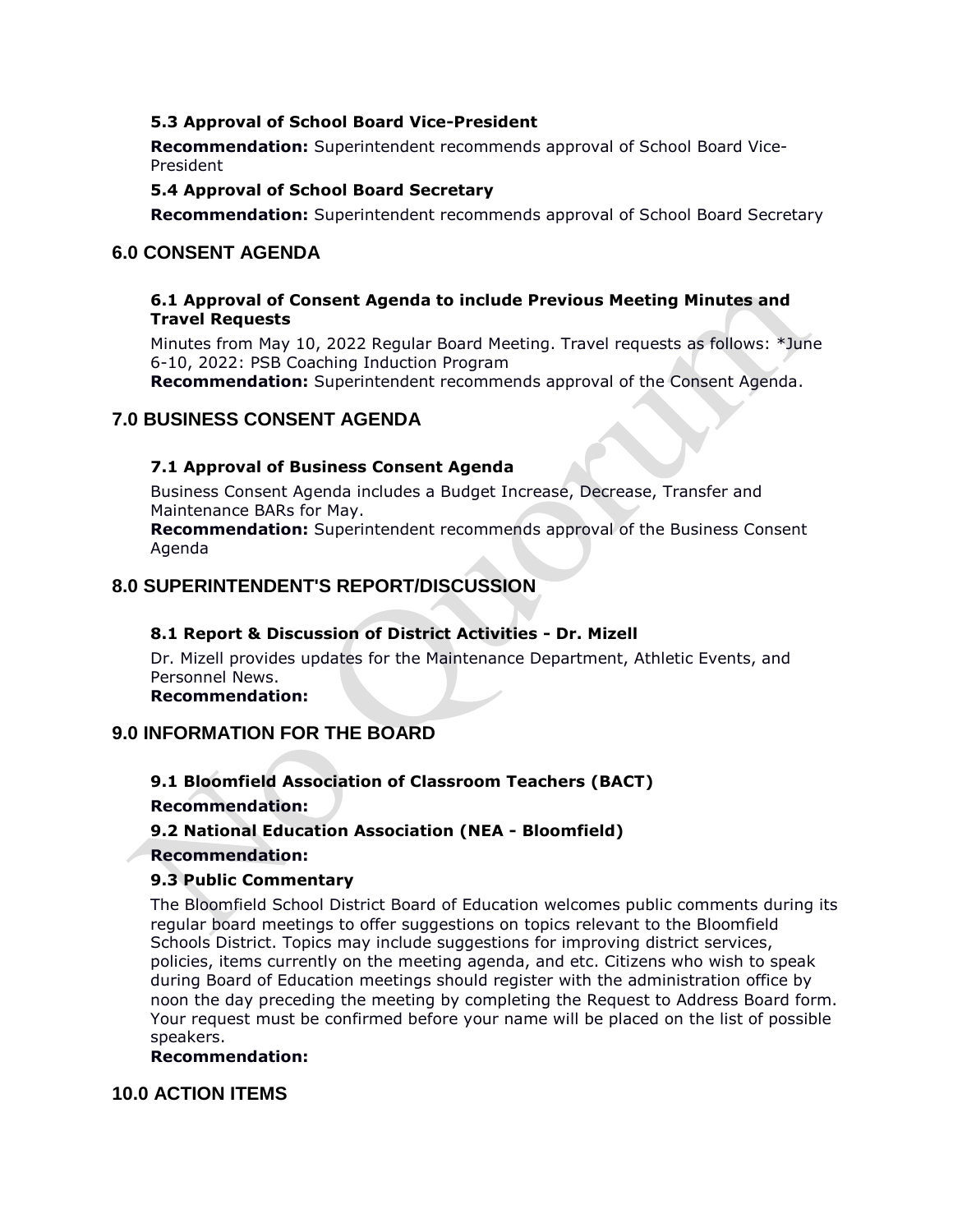# **10.1 Approval of Resolution 22-23-01 Official Ratification of All Budget Adjustment Requests**

**Recommendation:** Superintendent recommends Approval of Resolution 22-23-01 Official Ratification of All Budget Adjustment Requests

# **10.2 Approval of Fixed Assets Inventory for FY22**

**Recommendation:** Superintendent recommends Approval of Fixed Assets Inventory for FY22

# **10.3 Approval of Fundraiser Requests**

Fundraiser Requests: \*BHS Co-Ed Cheer - Sucker Sales \*BHS JROTC - Cheesecake and Frozen Pastry Sales \*Admin Office of the Superintendent - District Magazine **Recommendation:** Superintendent recommends approval of Fundraiser Requests

# **10.4 Approval of 2022-2023 Academic Calendar Revisions**

The calendar is being revised to reflect Monday, May 22, 2023 as a full learning day, not an early release day. This will allow for an uninterrupted time for final exams. Also, with early release on Mondays for professional development, there are no inclement weather days provided. Any inclement weather days will be remote learning days for the 2022-2023 school year.

**Recommendation:** Superintendent recommends approval of 2022-2023 Academic Calendar Revisions

# **10.5 Approval of Auction and/or Disposal of Maintenance Items**

Items are being stored and no longer being used. Asking for approval to auction off or dispose of listed items.

**Recommendation:** Superintendent recommends approval of Auction and/or Disposal of Maintenance Items

# **10.6 Approval of Menu Planner Contract Extension**

Requesting extending the menu planner contract from 190 to 210 to keep up with updating meal pattern by the USDA and to implement changes at school sites to increase participation. The time will be utilized by creating new recipes and uploading supporting documents required for each protein and grain served.

**Recommendation:** Superintendent recommends approval of Menu Planner Contract Extension

#### **10.7 Title and Pay Change for Admin Assistant to Office Manager for Multiple Cabinet Members**

Reorganizing positions and pay of Admin Assistants for multiple Cabinet Members to Office Managers.

**Recommendation:** Superintendent recommends approval of Title and Pay Change for Admin Assistants to Office Manager for Multiple Cabinet Members

# **10.8 Approval of Stipend for JROTC Sponsor**

The JROTC sponsor attends all home events for basketball, baseball, football, wrestling, soccer and softball and does not currently receive a stipend. These are NMAA sanction events.

**Recommendation:** Superintendent recommends approval of Stipend for JROTC Sponsor

# **10.9 Approval of Esports Sponsor Stipend**

Esports has grown over the past year, with students in both high school and middle school. The program is NMAA sanction.